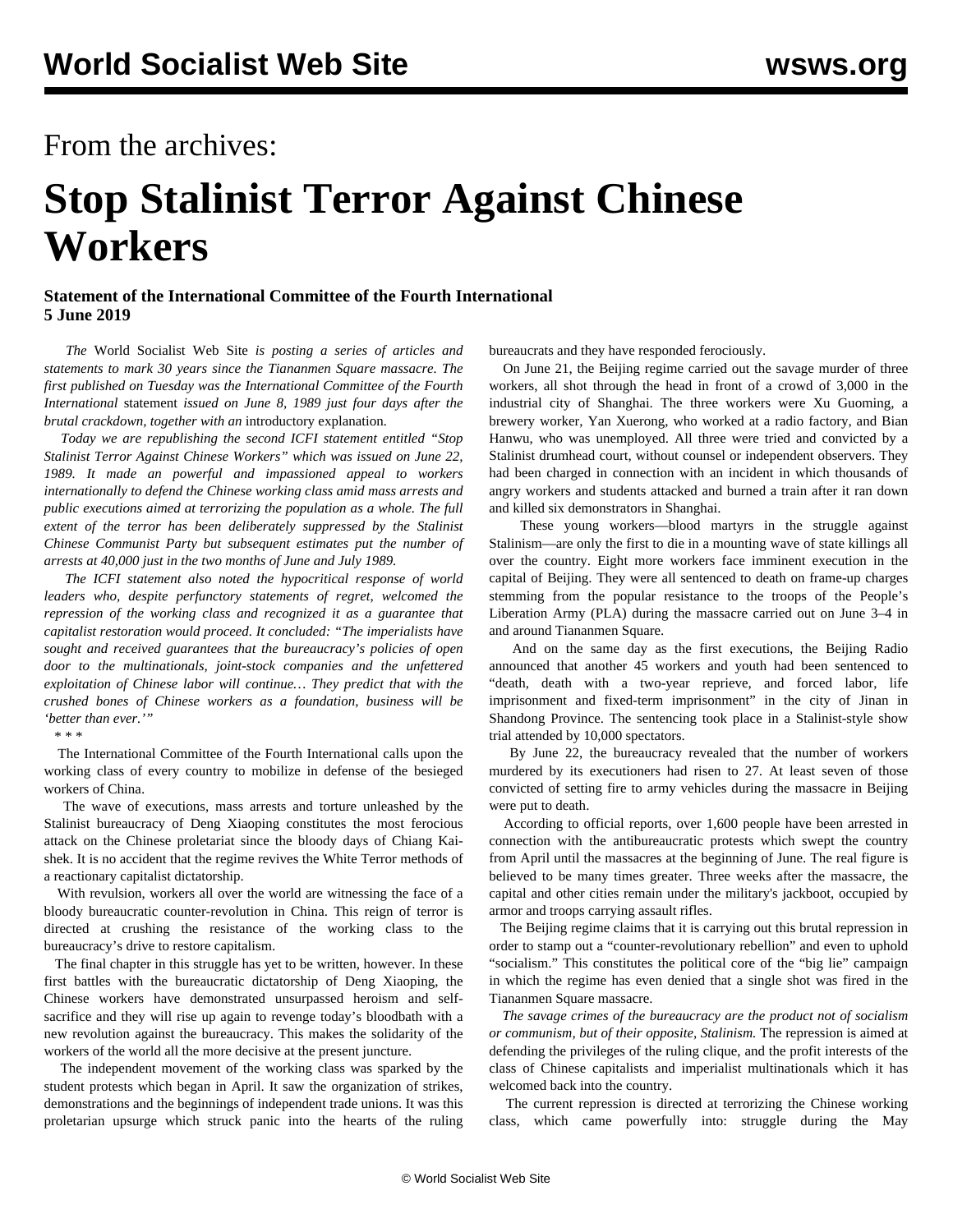demonstrations, organizing independent unions, strikes and defense committees and making mighty strides on the road to political revolution against the bureaucracy. It was likewise the workers who led the unequal battle with the combat-equipped troops of the PLA which were sent into Beijing to gun down unarmed demonstrators.

 This was confirmed in an account of the massacre taped and smuggled out of China by one of the student leaders, Chai Ling. "The workers of the independent union movement, on the front line around the square, were involved in bloody battles and all died," she said.

 Since the military clampdown, the repressive campaign of the Stalinist regime has had the central objective of strong-arming the Chinese workers into submission. Workers have been frog-marched before the television cameras in what is known as the "airplane" position; their heads forced down in a bowing position with their arms twisted behind them by a soldier on either side. Their faces are bruised and bloodied and their clothes in disarray from obvious beatings and torture.

 In an article entitled "Terror against Workers in China," the French newspaper *Liberation* described the scene at a recent "trial" in Changchun, the capital of Jilin province: "The 26 condemned men, with their heads shaved and a sign around their neck, giving their name, their workplace and the crimes of which they are accused (participation in the demonstration or spreading 'rumors'), were exhibited on the stage of a cinema in front of hundreds of spectators...."

 *This relentless drive to brutalize and humiliate the Chinese workers, to beat them into submission, resembles nothing so much as fascism and exposes the bureaucracy as the mortal enemy of the proletariat and socialism.*

 In one imperialist country after another, the execution of workers in China has been dismissed with the most perfunctory and hypocritical statements of "regret," which, in the language of diplomacy, mean full agreement and approval. Meanwhile, corporate executives are getting ready to rush back to China to profit off the exploitation of labor forced to work at gunpoint.

 In Washington, President Bush refused any comment on the executions. Secretary of State Baker declared that the White House "deeply regrets" the executions, but quickly added that US imperialism has "an important relationship here which we should seek to preserve." He dismissed further questions, declaring he was "late for lunch." British Prime Minister Thatcher pronounced the shooting deaths of the three workers "out of proportion to the crime," thereby making clear that British imperialism recognizes opposition to the Stalinist bureaucracy as a "crime" and fully supports the ferocious punishment of the working class.

 The repression in China is being carried out in the direct interests of the imperialists. In attacking the Chinese workers, the bureaucracy is acting as their agent, seeking to restore "labor discipline" and to repress the mass opposition of the working class to the policies of capitalist restoration and the rampant exploitation and social inequality which it has engendered.

 This was underscored by the coldblooded statement of a Western diplomat in Shanghai, who told the *New York Times*: "My guess is we're going to enter into a stage of heavy intimidation to make sure people go back to work and stay at work. They've already killed a couple of thousand people, so what's a couple of thousand more? You've got to look at it from their perspective."

 Imperialism gloats over the broken bodies of the Chinese workers, seeking to exploit them for the purpose of crude anticommunist propaganda, while at the same time calculating that the brutal state repression will translate into higher rates of exploitation and even greater profits from the tens of billions of dollars worth of direct investment and joint ventures already operating on Chinese soil. Its sole fear is that the Chinese workers will rise again in revolutionary struggle against the procapitalist bureaucracy.

In countries like Indonesia, Chile, South Korea and dozens of others, the

imperialist powers have carried out the same methods now being used by the Chinese Stalinists. Death squad murders of union leaders, fascist violence against workers and summary executions have all been employed repeatedly to guarantee the property and profits of the imperialists. The bureaucracy's bloody work in China today has the very same purpose.

 Moreover, every one of the imperialist countries have themselves had ample experience in the massacre of Chinese workers—from the Opium Wars, to the Boxer Rebellion to their support of Chiang Kai-shek's counter-revolutionary armies—and do not shrink from a similar bloodletting on their behalf today.

 The real attitude of American capitalism was summed up in a *New York Times* interview with the head of the China desk at the US Commerce Department, where the government attempts to coordinate the activities of some 300 US multinationals with operations in China. "Basically we're telling them to sit tight ... and see how things shake out," the Commerce Department official Christine Lucyk told the *Times*. The June 20 article further revealed that the department was closely monitoring the return to "normalcy" at Chinese ports, factories and post offices, though it revealed that the port of Shanghai was still shut down. The main concern of this imperialist listening post—and of the corporations which it serves—is if the Deng Xiaoping bureaucracy will prove successful in crushing the movement of the working class.

 The capitalist press, meanwhile, has begun publishing reports revising downward the estimates of the death toll in the Beijing massacre and questioning the eyewitness accounts of Chinese students. Under conditions in which the bureaucracy has silenced all accounts of the recent events except its own, this can mean only that the bourgeois media in the US and elsewhere is responding favorably to the "big lie" campaign of the Beijing regime.

 This is a media, it should be recalled, which manufactures images of the world to suit the needs of imperialist foreign policy. Just as it has routinely invented atrocities out of whole cloth to justify US aggression against countries like Libya and Nicaragua, so today it helps cover up the atrocity which occurred in Beijing to aid the US-backed drive for a "return to normalcy."

 Sir Eric Sharp, the chairman of Cable & Wireless, a telecommunications conglomerate with extensive interests in China, spoke for British imperialism, telling the *Financial Times* of London that corporate executives should avoid "precipitous and emotional action" in relation to the events in China. "Sir Eric said that the Chinese wanted economic order and stability," the *Times* reported.

 The imperialists have sought and received guarantees that the bureaucracy's policies of open door to the multinationals, joint-stock companies and the unfettered exploitation of Chinese labor will continue. Among themselves, they are comparing the massacre in Beijing with earlier bloodbaths like the South Korean dictatorship's crushing of the Kwangju rebellion in 1980, in which thousands died. They predict that with the crushed bones of Chinese workers as a foundation, business will be "better than ever."

 Autoworkers should take note that Chrysler has already made the decision to send all of its executives and staff back into China to run its joint venture Jeep plants there. Meanwhile, other US-based multinationals like Hewlett-Packard, Corning Inc., Dow Chemical Co., Philips Petroleum Co. and Atlantic Richfield Co. have simply transferred their US personnel to offices in Hong Kong, from which they continue to direct the companies' China operations via telecommunications. Most are expected to fly back to Beijing within the next few weeks.

 While the Overseas Private Investment Corporation, a US agency which insures overseas corporate investments, has written policies on 29 ventures in China, none of the corporations have moved to file for damages. The imperialist bourgeoisie is confident that capitalist property relations will continue to expand in China and fervently hopes that by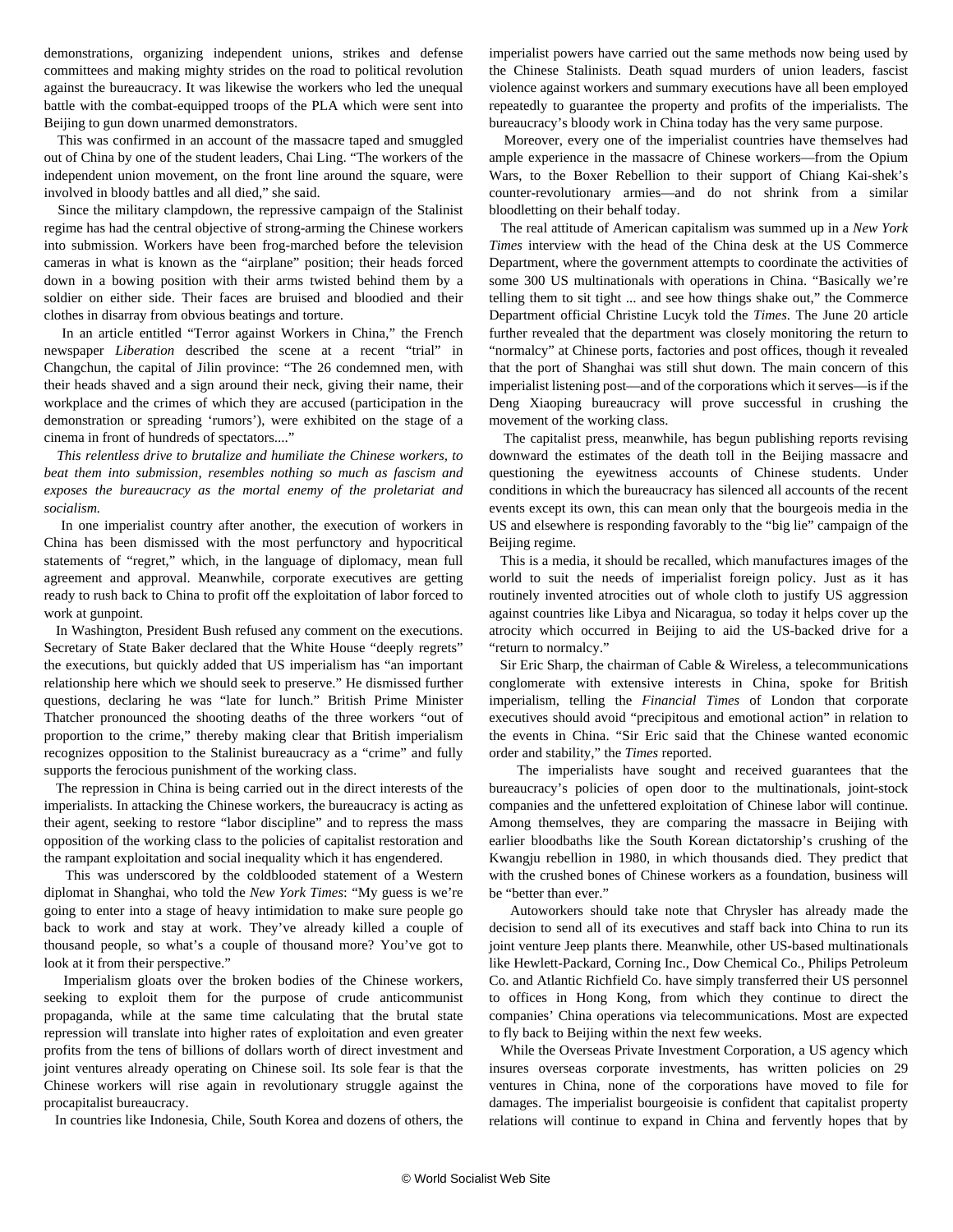drowning the rebellion of the working class in blood, the bureaucracy will inaugurate a period of "labor stability" and superprofits.

 For its part, the Beijing bureaucracy has assured the imperialist powers that the repression will only further its policy of capitalist restoration. "Can China return to a closed policy?" the *People's Daily* editorial asked in its June 16 edition. "Deng Xiaoping has clearly pointed out: our basic proposals from our development to our planning policies, including reform and openness, are all correct.

 "They are not even enough; even reform and openness have not gone far enough," the editorial declared.

 Chinese Stalinist officials have issued repeated statements that the open door policy will be expanded, foreign investments protected and private property given an even greater role. They have openly told the multinationals that now is the best time to invest in China, in the wake of the crackdown.

 The battle lines in China are clearly drawn for every class-conscious worker the world over to see. The Chinese proletariat is locked in a bitter struggle against a corrupt and ruthless bureaucracy, which employs the methods of police-state dictatorship as an agency of world imperialism and in defense of its policies of dismantling the nationalized economy and restoring private property and capitalist exploitation.

 The Trotskyist movement has warned again and again of the *counterrevolutionary* role of the Stalinist bureaucracies in the deformed workers' states. The path-breaking analysis made by Trotsky of the Soviet bureaucracy led by Stalin in the 1930s is no less applicable to China and the other deformed workers' states today. Trotsky admonished those who claimed that the Soviet Union had achieved socialism. Rather, he insisted, the Soviet Union was a transitory regime, neither socialist nor capitalist. On the basis of this analysis, he advanced the prognosis that either the bureaucracy would overturn the nationalized property relations and throw these countries back into capitalism, or the working class would overthrow the bureaucracy and pave the way to socialism, whose victory would ultimately depend on the outcome of the international struggle.

 All manner of Pabloite revisionists and petty-bourgeois opportunists repudiated this analysis, endowing the bureaucracy with some sort of progressive historical role. Today these same forces act to cover up the socioeconomic source of the bureaucracy's repression of the working class in its drive to restore capitalism. By denying its historically counterrevolutionary role, these forces—both those who condemn the massacre in the name of abstract democracy and those who endorse it as a necessary defense of "socialism"—all serve as apologists and accomplices for the Beijing regime and its bloody crimes.

 The Resolution on the Soviet Union, presented at the 1938 founding convention of the Socialist Workers Party, which was then the American Trotskyist movement, outlined the fundamental political contradictions which have explosively emerged in the China events:

 "The present crisis in the Soviet Union is not only terribly witnessed by the executions, imprisonments, and exiles, but is deeply characterized by them. The wiping out of the entire revolutionary generation, occurring simultaneously with the complete deprivation of all democratic rights of the masses and the sanctification of the Bonapartist regime of absolutism, has been carried through by the Stalinist bureaucracy with the deliberate purpose of creating all the political preconditions for a fundamental assault upon the economic basis of the workers' state, namely, the nationalization of the means of production and exchange. Just as the revolutionary proletariat, in seizing power in 1917, created the political conditions for the expropriation of private property, so the counterrevolutionary bureaucracy, by consummating its dispossessing of the proletariat from political power, has created the political conditions for the destruction of nationalized economy and the restoration of private property.

"The Soviet bureaucracy is not a class, nor is the labor aristocracy upon

which it relies. But both contain the elements of a new, i.e., a capitalist class. The evolution of the Stalinist bureaucracy represents a long process of shifting from one class base to another. Under the pressure of its world imperialist allies, of the labor aristocrat and the bureaucrat, of the factory director and the well-to-do farmer, the Stalinist bureaucracy not only seeks a new class base under its political domination, but must inevitably seek to establish the economic foundation for such a new class. This can mean nothing else but an intensified drive in the coming future to wipe out the socioeconomic foundations of the workers' state" (*The Founding of the Socialist Workers Party, Minutes and Resolutions 1938–39* [New York: Monad Press, 1982, pp. 136–37).

 These tendencies revealed in the bloody bureaucratic regime of Stalin—the Moscow Trials and the murder of genuine communists—50 years ago now find their most advanced expression not only in China, but in Poland, the USSR and all of the deformed workers' states. The bureaucracies must turn ruthlessly upon the working class, using savage state violence to create the political conditions for plunging these countries back into capitalism.

 In China, the working class has taken its first steps on the road of political revolution. It is driven by its hatred of a bureaucracy, which assures itself luxury and property at the expense of the masses; which guarantees the interests of foreign capitalists, while attacking the gains of the 1949 revolution and which introduces massive social inequality as it seeks a new class base for its rule within the strata of capitalist exploiters which it has brought forth in China.

 The bloody methods of Deng Xiaoping and the ruling clique are the methods of a Stalinist bureaucracy which has embarked upon the restoration of capitalism. It is no accident that in Moscow, the Gorbachev bureaucracy has voiced its solidarity with the infamous crimes against the Chinese proletariat. Gorbachev declared only that the Soviet Stalinists "regret some aspects of what has happened," while expressing general agreement with the course taken by Beijing. For its part, Radio Moscow described the mass arrests as an indication of the "normalization" of the situation in China. The Kremlin bureaucracy knows full well that its own restorationist policies of *perestroika* are creating the conditions for a revolutionary explosion within the Soviet working class, and it is prepared to use the same bloody methods as its counterparts in Beijing.

 All those Stalinist and petty-bourgeois forces around the globe who defend the crimes of the Beijing bureaucracy are themselves miserable lackeys of imperialism. Their claims that by murdering workers the bureaucracy is upholding socialism is a vicious lie, exposed by the procapitalist policies of the Beijing leadership and the complicity of world imperialism in the bloody repression. What these forces hate and fear is the revolutionary movement of the proletariat, which is coming into mortal conflict with its old Stalinist, social democratic, bourgeois nationalist and trade union bureaucratic leaderships in every part of the world.

 By fighting for the political revolution against the bureaucracy, the Chinese workers are marching shoulder to shoulder with the world proletariat in the struggle to put an end to imperialism and all its agencies. That is the "crime" for which they are today paying with their lives.

 Workers of every country must rally to the defense of the Chinese working class in the name of international socialism. They must reject the anticommunist hypocrisy of the imperialists and recognize that only by fighting for the overthrow of their own ruling class can they strengthen the workers of China in their struggle for the overthrow of the bureaucracy and the establishment of a genuine workers' democracy and socialism, as a decisive component of the world socialist revolution.

 The international working class must defend the embattled workers of China by mobilizing its own independent strength.

 Mass demonstrations and pickets should be organized at Chinese embassies and missions in every country, demanding an end to the state